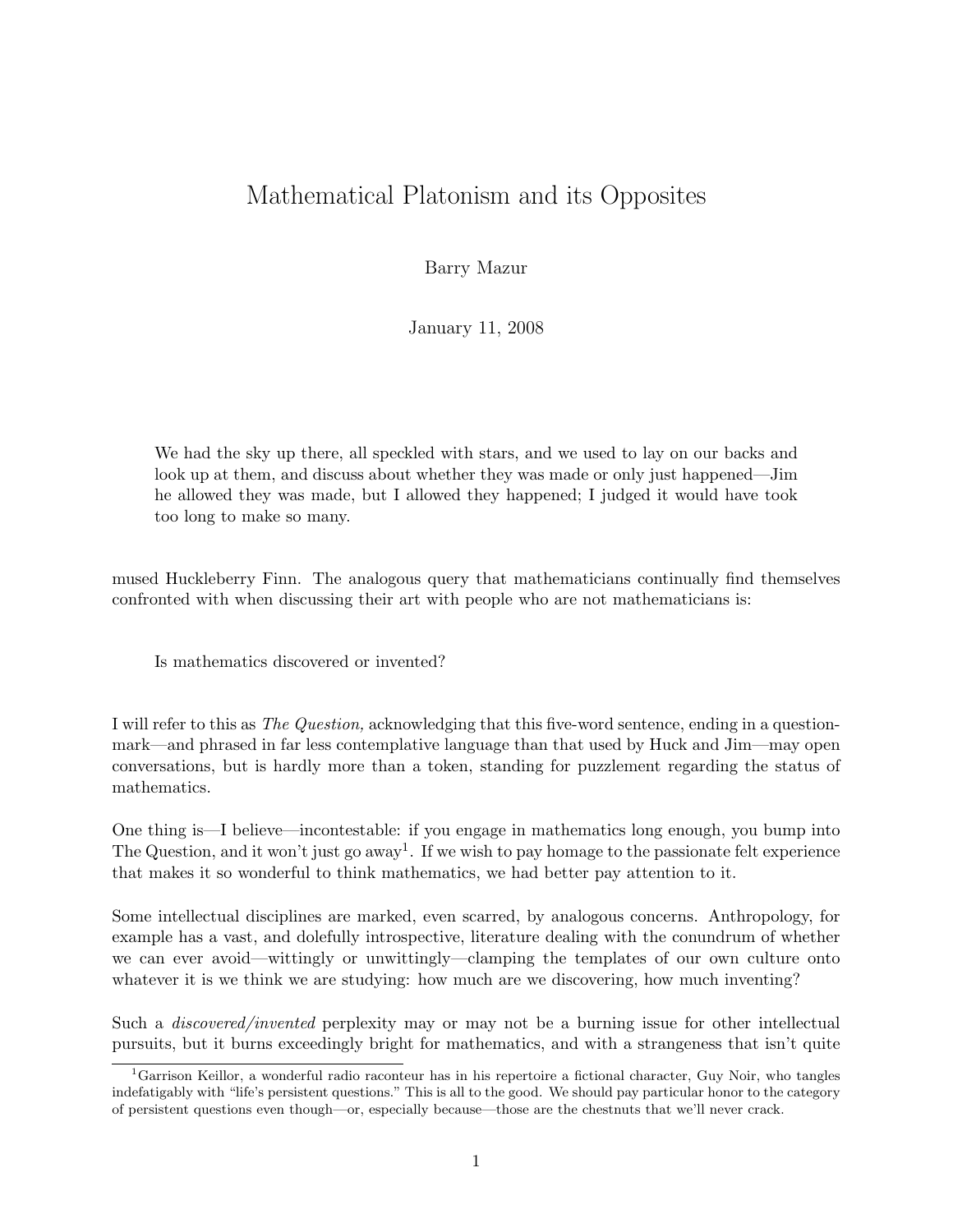matched when it pops up in other fields. For example, if you were to say—as Thomas Kuhn once did— "Priestley discovered oxygen but Lavoisier invented it" I think I know roughly what you mean by that utterance, without our having to synchronize our private vocabularies terribly much. But to intelligently comprehend each other's possibly differing attitudes towards circles, triangles, and numbers, we would also have to come to some—albeit ever-so-sketchy—understanding of how we each view, and talk about, a lot more than mathematics<sup>2</sup>.

For me, at least, the anchor of any conversation about these matters is the experience of doing mathematics, and of groping for mathematical ideas. When I read literature that is ostensibly about The Question, I ask myself whether or not it connects in any way with my felt experience, and even better, whether it reveals something about it. I'm often—perhaps always—disappointed. The bizarre aspect of the mathematical experience—and this is what gives such fierce energy to The Question—is that one feels (I feel) that mathematical ideas can be hunted down, and in a way that is essentially different from, say, the way I am currently hunting the next word to write to finish this sentence. One can be a hunter and gatherer of mathematical concepts, but one has no ready words for the location of the hunting grounds. Of course we humans are beset with illusions, and the feeling just described could be yet another. There may be no location.

There are at least two standard ways of—if not exactly answering, at least—fielding The Question by offering a vocabulary of location. The colloquial tags for these locations are In Here and Out There (which seems to me to cover the field).

The first of these standard attitudes, the one with the logo In Here—which is sometimes called the Kantian (poor Kant!)—would place the source of mathematics squarely within our faculties of understanding. Of course faculties (Vermögen) and understanding (Verstand) are loaded eighteenth century words and it would be good —in this discussion at least—to disburden ourselves of their baggage as much as possible. But if this camp had to choose between discovery and invention, those two too-brittle words, it would opt for invention.

The "Out There" stance regarding the discovery/invention question whose heraldic symbol is Plato (poor Plato!) is to make the claim, starkly, that mathematics is the account we give of the timeless architecture of the cosmos. The essential mission, then, of mathematics is the accurate description, and exfoliation, of this architecture. This approach to the question would surely pick *discovery* over invention.

Strange things tend to happen when you think hard about either of these preferences.

For example, if we adopt what I labeled the Kantian position we should keep an eye on the stealth word "our" in the description of it that I gave, hidden as it is among behemoths of vocabulary (Vermögen, Verstand). Exactly whose faculties are being described? Who is the we? Is the we meant to be each and every one of us, given our separate and perhaps differing and often faulty faculties? If you feel this to be the case, then you are committed to viewing the mathematical enterprise to be as variable as humankind. Or are you envisioning some sort of distillate of all actual faculties, a more transcendental faculty, possessed by a kind of universal or ideal we, in

<sup>&</sup>lt;sup>2</sup>For a start: you and I turn adjectives into nouns (red cows  $\mapsto$  red; five cows  $\mapsto$  five) with only the barest flick of a thought. What is that flick? Understanding the differences in our sense of what is happening here may tell us lots about our differences regarding matters that can only be discussed with much more mathematical vocabulary.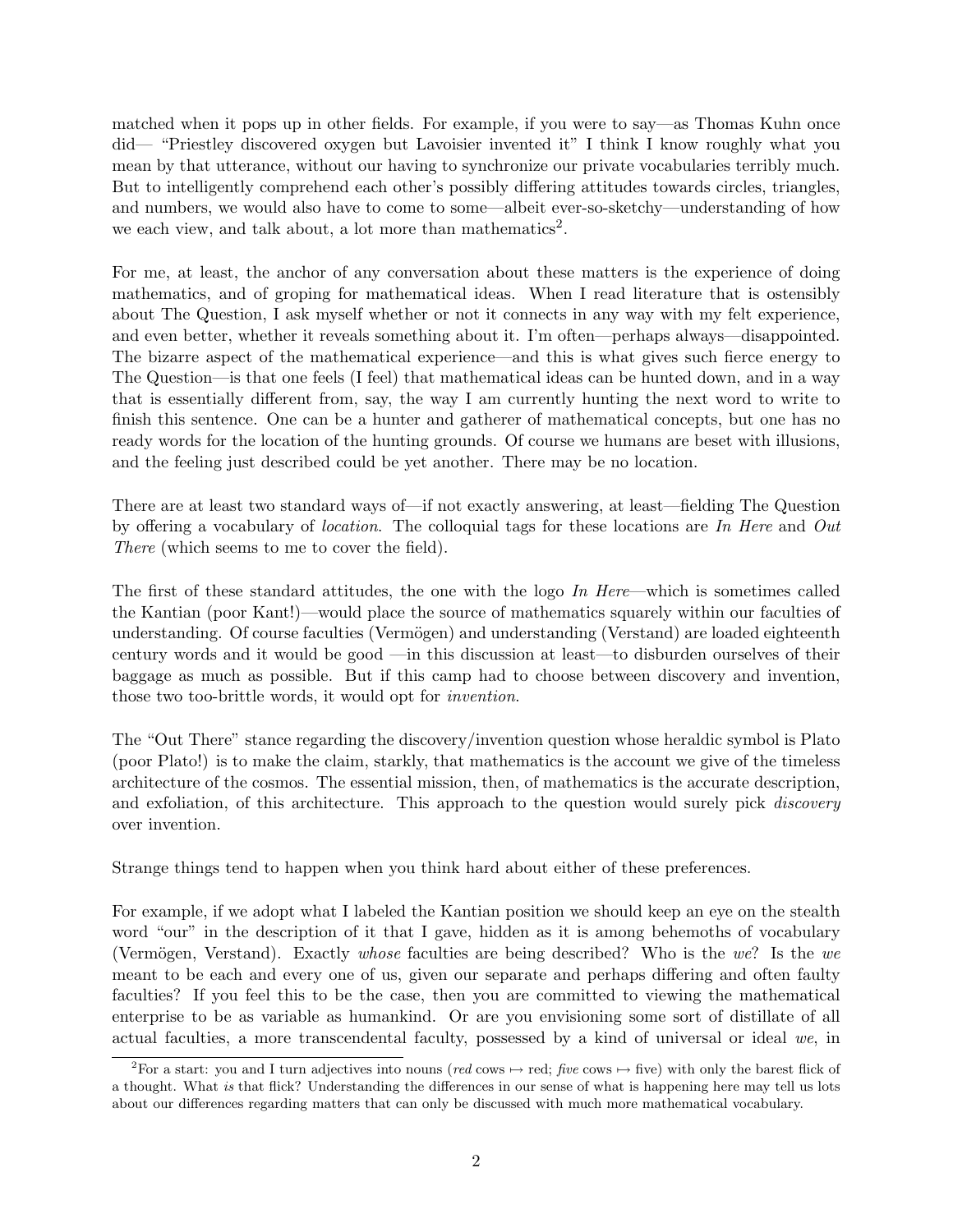which case the Kantian view would seem to merge with the Platonic<sup>3</sup>.

If we adopt the Platonic view that mathematics is discovered, we are suddenly in surprising territory, for this is a full-fledged theistic position. Not that it necessarily posits a god, but rather that its stance is such that the only way one can adequately express one's faith in it, the only way one can hope to persuade others of its truth, is by abandoning the arsenal of rationality, and relying on the resources of the prophets.

Of course, professional philosophers are in the business of formulating anti-metaphysical or metaphysical positions, decorticating them, defending them, and refuting them <sup>4</sup>. Mathematicians, though, may have another—or at least a prior—duty in dealing with The Question. That is, to be meticulous participant/observers, faithful to the one aspect of The Question to which they have sole proprietary rights: their own imaginative experience. What, precisely, describes our inner experience when we (and here the we is you and me) grope for mathematical ideas? We should ask this question open-eyed, allowing for the possibility that whatever it is we experience may delude us into fabricating ideas about some larger framework, ideas that have no basis<sup>5</sup>.

I suspect that many mathematicians are as unsatisfied by much of the existent literature about The Question as I am. To be helpful here, I've compiled a list of Do's and Don't's for future writers promoting the Platonic or the Anti-Platonic persuasions.

• For the Platonists. One crucial consequence of the Platonic position is that it views mathematics as a project akin to physics, Platonic mathematicians being—as physicists certainly are—*describers* or possibly *predictors*—not, of course, of the physical world, but of some other more noetic entity. Mathematics—from the Platonic perspective—aims, among other things, to come up with the most faithful description of that entity.

This attitude has the curious effect of reducing some of the urgency of that staple of mathematical life: rigorous proof. Some mathematicians think of mathematical proof as the certificate guaranteeing trustworthiness of, and formulating the nature of, the building-blocks of the edifices that comprise our constructions. Without proof: no building-blocks, no edifice. Our step-by-step articulated arguments are the devices that some mathematicians feel are responsible for bringing into being the theories we work in. This can't quite be so for the ardent Platonist, or at least it can't be so in the same way that it might be for the non-Platonist. Mathematicians often wonder about—sometimes lament—the laxity of proof in the physics literature. But I believe this kind of lamentation is based on a misconception, namely the misunderstanding of the fundamental function of proof in physics. Proof has principally (as

<sup>&</sup>lt;sup>3</sup>A more general lurking question is exactly how we are to view the various ghosts in the machine of Kantian idealism—for example, who exactly is that little-described player haunting the elegant concept of universally subjective judgments and going under a variety of aliases: the sensus communis or the allgemeine Stimme?

<sup>&</sup>lt;sup>4</sup>A very useful—and to my mind, fine—text that does exactly this type of lepidoptery is Mark Balaguer's Platonism and Anti-Platonism in Mathematics, Oxford Univ. Press (1998).

<sup>5</sup>When I'm working I sometimes have the sense—possibly the illusion—of gazing on the bare platonic beauty of structure or of mathematical objects, and at other times I'm a happy Kantian, marveling at the generative power of the intuitions for setting what an Aristotelian might call the formal conditions of an object. And sometimes I seem to straddle these camps (and this represents no contradiction to me). I feel that the intensity of this experience, the vertiginous imaginings, the leaps of intuition, the breathlessness that results from "seeing" but where the sights are of entities abiding in some realm of ideas, and the passion of it all, is what makes mathematics so supremely important for me. Of course, the realm might be illusion. But the experience?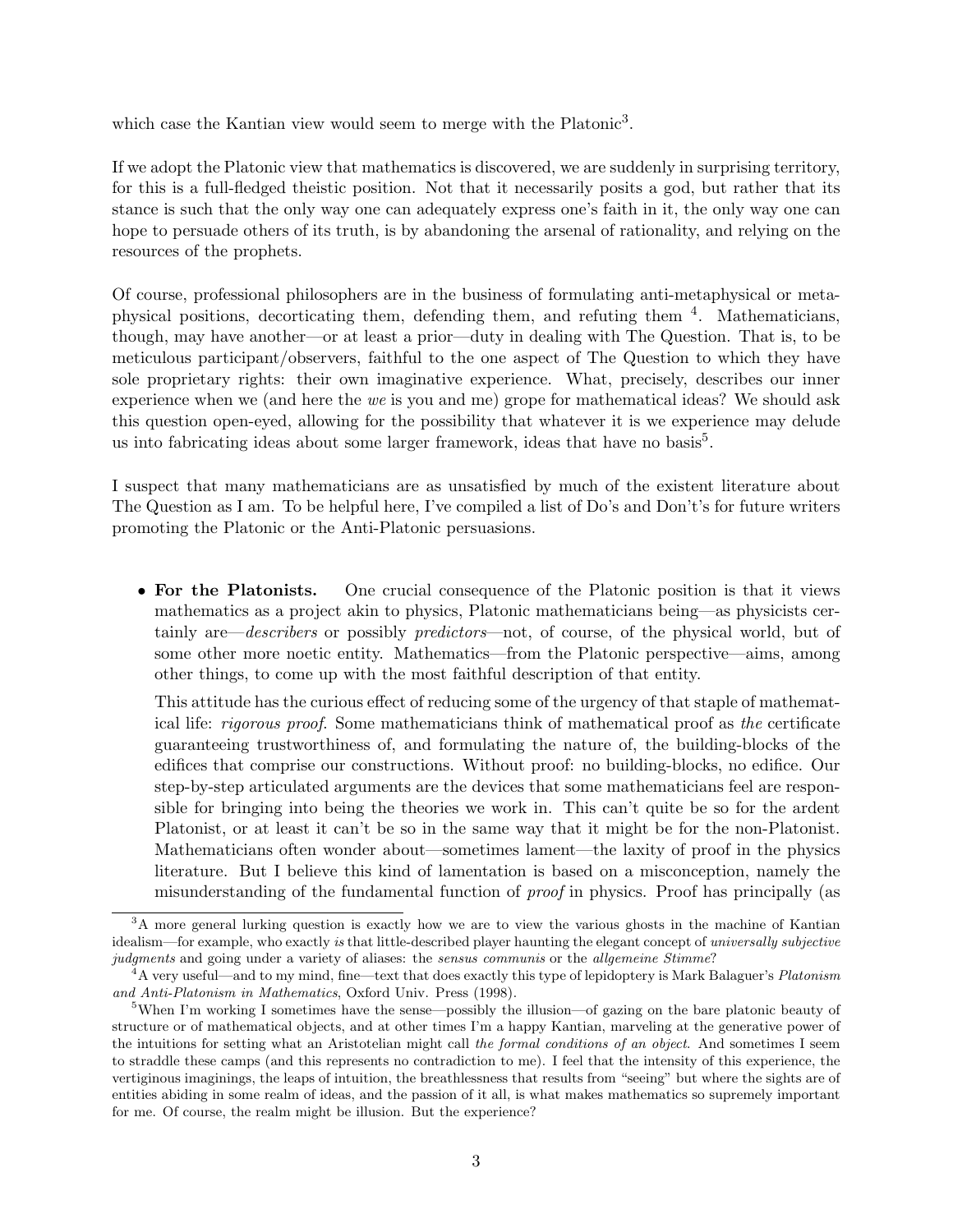it should have, in physics) a rhetorical role: to convince others that your description holds together, that your model is a faithful re-production, and possibly to persuade yourself of that as well. It seems to me that, in the hands of a mathematician who is a determined Platonist, proof could very well serve primarily this kind of rhetorical function—making sure that the description is on track—and not (or at least: not necessarily) have the rigorous theory-building function it is often conceived as fulfilling.

My feeling, when I read a Platonist's account of his or her view of mathematics, is that unless such issues regarding the nature of proof are addressed and conscientiously examined, I am getting a superficial account of the philosophical position, and I lose interest in what I am reading.

But the main task of the Platonist who wishes to persuade non-believers is to learn the trade, from prophets and lyrical poets, of how to communicate an experience that transcends the language available to describe it. If all you are going to do is to chant credos synonymous with "the mathematical forms are out there,"—which some proud essays about mathematical Platonism content themselves to do—well, that will not persuade.

• For the Anti-Platonists. Here there are many pitfalls. A common claim, which is meant to undermine Platonic leanings, is to introduce into the discussion the theme of mathematics as a human, and culturally dependent pursuit and to think that one is actually conversing about the topic at hand. Consider this, though: If the pursuit were *writing a description of the* Grand Canyon and if a Navajo, an Irishman, and a Zoroastrian were each to set about writing their descriptions, you can bet that these descriptions will be culturally-dependent, and even dependent upon the moods and education and the language of the three describers. But my having just recited all this relativism regarding the three descriptions does not undermine our firm faith in the existence of the Grand Canyon, their common focus. Similarly, one can be the most ethno-mathematically conscious mathematician on the globe, claiming that all our mathematical scribing is as contingent on ephemeral circumstance as this morning's rain, and still one can be the most devout of mathematical Platonists.

Now this pitfall that I have just described is harmless. If I ever encounter this type of mathematics is a human activity argument when I read an essay purporting to defuse, or dispirit, mathematical Platonism I think to myself: human activity! what else could it be? I take this part of the essay as being irrelevant to The Question.

A second theme that seems to have captured the imagination of some anti-Platonists is recent neurophysiological work— a study of blood flow into specific sections of the brain—as if this gives an *insider's view* of things<sup>6</sup>. Well, who knows? Neuro-anatomy and chemistry have been helpful in some discussions, and useless in others. To show this theme to be relevant would require a precisely argued explanation of exactly how blood flow patterns can refute, or substantiate, a Platonist—or any—-disposition. A satisfying argument of that sort would be quite a marvel! But just slapping the words *blood flow*—as if it were a poker-hand—onto a page doesn't really work.

Sometimes the mathematical anti-Platonist believes that headway is made by showing Platonism to be unsupportable by rational means, and that it is an incoherent position to take when formulated in a propositional vocabulary.

It is easy enough to throw together propositional sentences. But it is a good deal more difficult to capture a Platonic disposition in a propositional formulation that is a full and

<sup>&</sup>lt;sup>6</sup>like the old Woody Allen movie Everything you wanted to know about sex but were afraid to ask